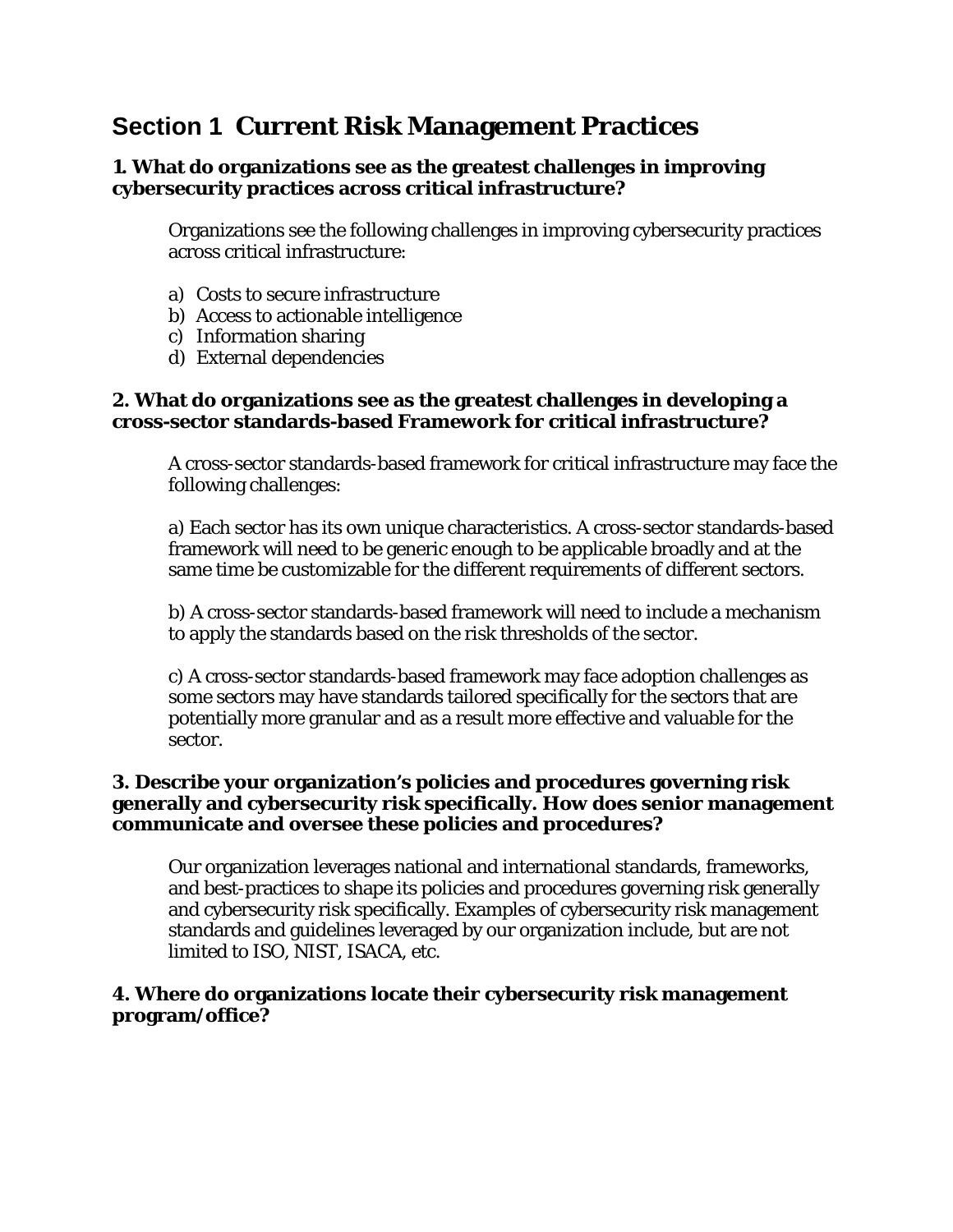#### **5. How do organizations define and assess risk generally and cybersecurity risk specifically?**

Organizations define and assess risk generally and cybersecurity risk specifically using international and national risk management standards and guidelines. . Examples of cybersecurity risk management standards and guidelines leveraged by our organization include, but are not limited to ISO, NIST, ISACA, etc.

#### **6. To what extent is cybersecurity risk incorporated into organizations overarching enterprise risk management?**

People, processes and technology are all factored in overarching enterprise risk management activities.

#### **7. What standards, guidelines, best practices, and tools are organizations using to understand, measure, and manage risk at the management, operational, and technical levels?**

Examples of cybersecurity risk management standards and guidelines leveraged by our organization include, but are not limited to ISO, NIST, ISACA, etc. Our organization drives for compliant and secure environments. Our approach is to adjust our control choice, design and implementation based on the applicable risk thresholds.

As a professional services organization, our organization uses numerous sector specific standards, guidelines, best practices, and tools to understand, measure, and manage risk at the management, operational, and technical levels of the critical infrastructure asset owners and operators. For example, for our electricity subsector clients, our organization leverages NERC Reliability and CIP standards, ES-C2M2, RMP, etc.

#### **8. What are the current regulatory and regulatory reporting requirements in the United States (e.g., local, state, national, and other) for organizations relating to cybersecurity?**

Our organization's current regulatory reporting relating to cybersecurity includes FISMA, SOX, TBD, etc.

As a professional services firm, our organization assists clients in meeting sector specific cybersecurity regulatory requirements. Specific examples include NERC CIP within the electricity subsector, CFATS within the chemical sector, etc.

#### **9. What organizational critical assets are interdependent upon other critical physical and information infrastructures, including telecommunications, energy, financial services, water, and transportation sectors?**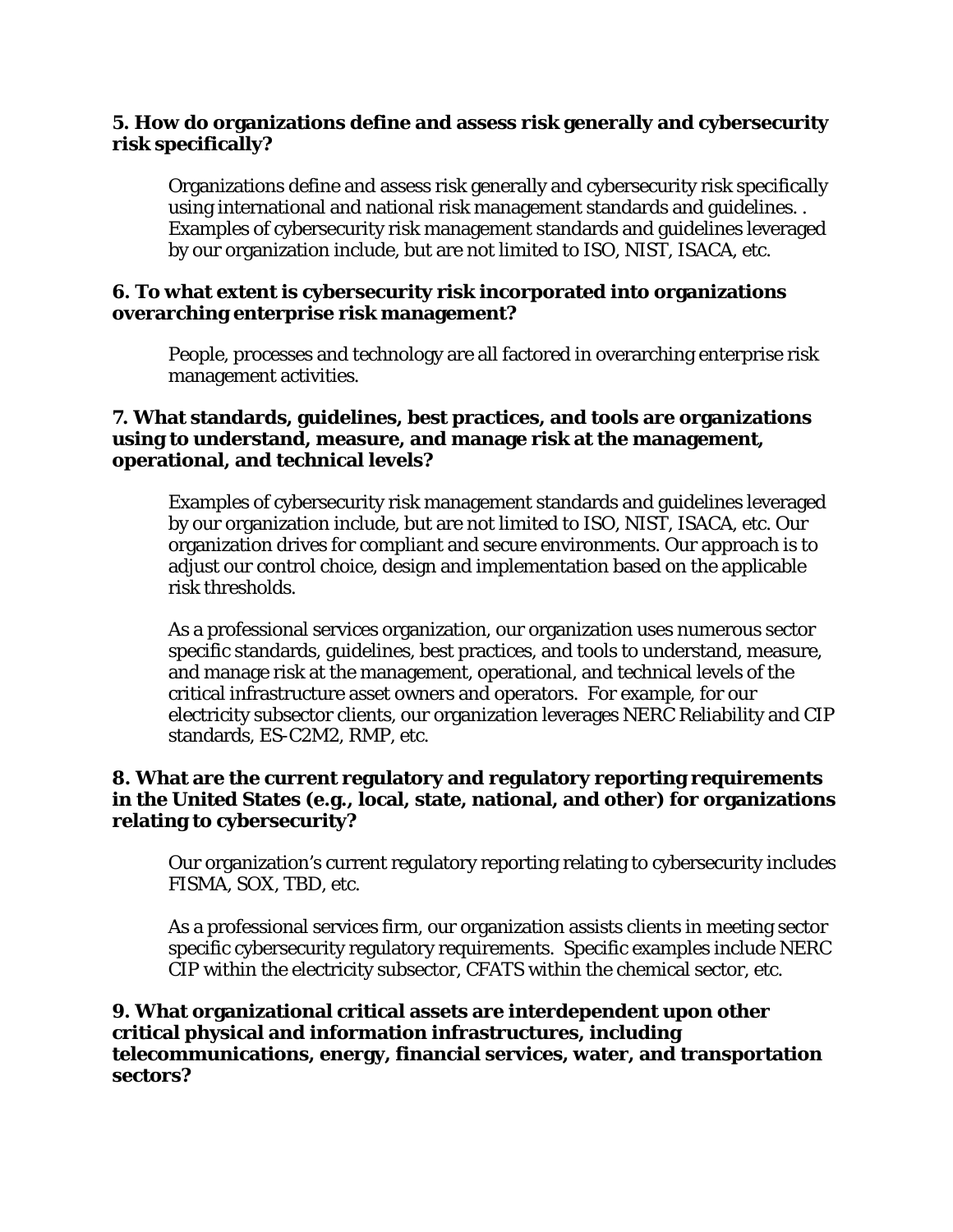#### **10. What performance goals do organizations adopt to ensure their ability to provide essential services while managing cybersecurity risk?**

Our organization leverages national and international standards, frameworks, and best-practices to shape its performance goals for managing cybersecurity risk. Examples of cybersecurity risk management standards and guidelines leveraged by our organization include, but are not limited to ISO, NIST, ISACA, etc.

**11. If your organization is required to report to more than one regulatory body, what information does your organization report and what has been your organization's reporting experience?**

#### **12. What role(s) do or should national/international standards and organizations that develop national/international standards play in critical infrastructure cybersecurity conformity assessment?**

Conformity assessment needs to be addressed on a sector by sector basis. Organizations may be capable of engaging in self-assessment, facilitated selfassessments or third-party independent assessments. Where regulatory assessments are deemed necessary the risks to national security, criteria, process, costs, and incentives should be carefully analyzed with public-private collaboration.

## **Section 2 Use of Frameworks, Standards, Guidelines, and Best Practices**

## **1. What additional approaches already exist?**

As a professional services firm, our organization assists clients with their sector specific cybersecurity standards and best practices. These vary from sector to sector (e.g. CFATS, NERC CIP).

#### **2. Which of these approaches apply across sectors?**

Many sector specific approaches can be tailored according to the unique characteristics and needs of other sectors. The NIST guidelines are a good example of practices that can be tailored across sectors.

## **3. Which organizations use these approaches?**

## **4. What, if any, are the limitations of using such approaches?**

## **5. What, if any, modifications could make these approaches more useful?**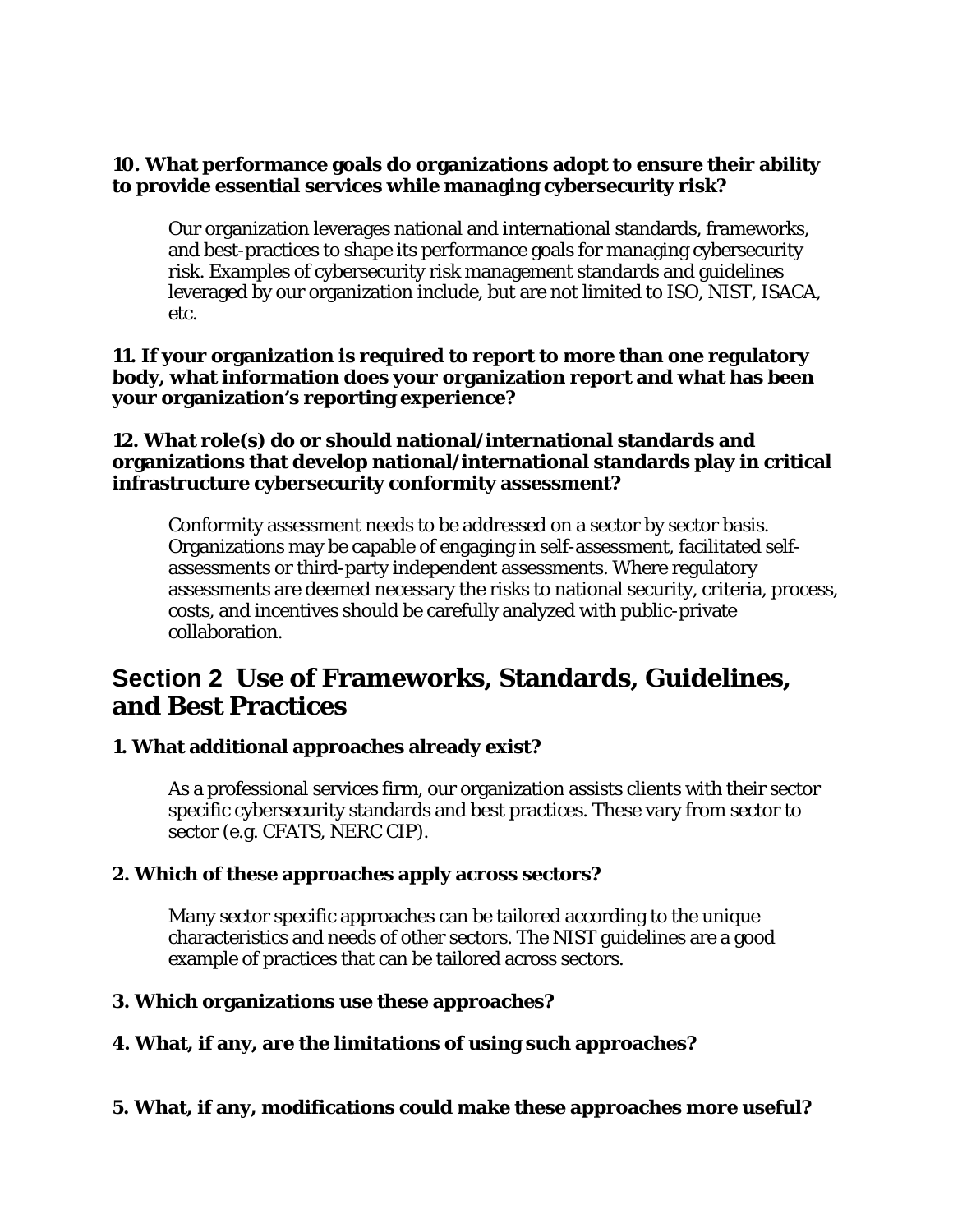a) Standards and frameworks may be more useful if used with a risk-based approach.

b) Standards and frameworks may be subject to interpretation. Organizations benefit if these approaches are accompanied with guidance, mentoring, and facilitation.

### **6. How do these approaches take into account sector-specific needs?**

Some approaches address sector specific needs. For example, CFATS addresses risks from different quantities of Chemicals of Interest, whereas DOE RMP addresses risks from both IT and OT which is an attribute of the electricity subsector.

#### **7. When using an existing framework, should there be a related sectorspecific standards development process or voluntary program?**

Yes, sector specific development processes and voluntary programs will ensure sector-specific needs are addressed without regulatory burden.

#### **8. What can the role of sector-specific agencies and related sector coordinating councils be in developing and promoting the use of these approaches?**

Sector-specific agencies (SSA) and related sector coordinating councils (SCC) can facilitate public-private collaboration especially with respect to identifying and addressing the unique characteristics of their sector.

## **9. What other outreach efforts would be helpful?**

NIST can leverage social media, speaking engagements, and C-level leadership engagement to facilitate outreach.

## **Section 3 Specific Industry Practices**

**NIST is interested in identifying core practices that are broadly applicable across sectors and throughout industry.**

**NIST is interested in information on the adoption of the following practices as they pertain to critical infrastructure components:**

- **Separation of business from operational systems;**
- **Use of encryption and key management;**
- **Identification and authorization of users accessing systems;**
- **Asset identification and management;**
- **Monitoring and incident detection tools and capabilities;**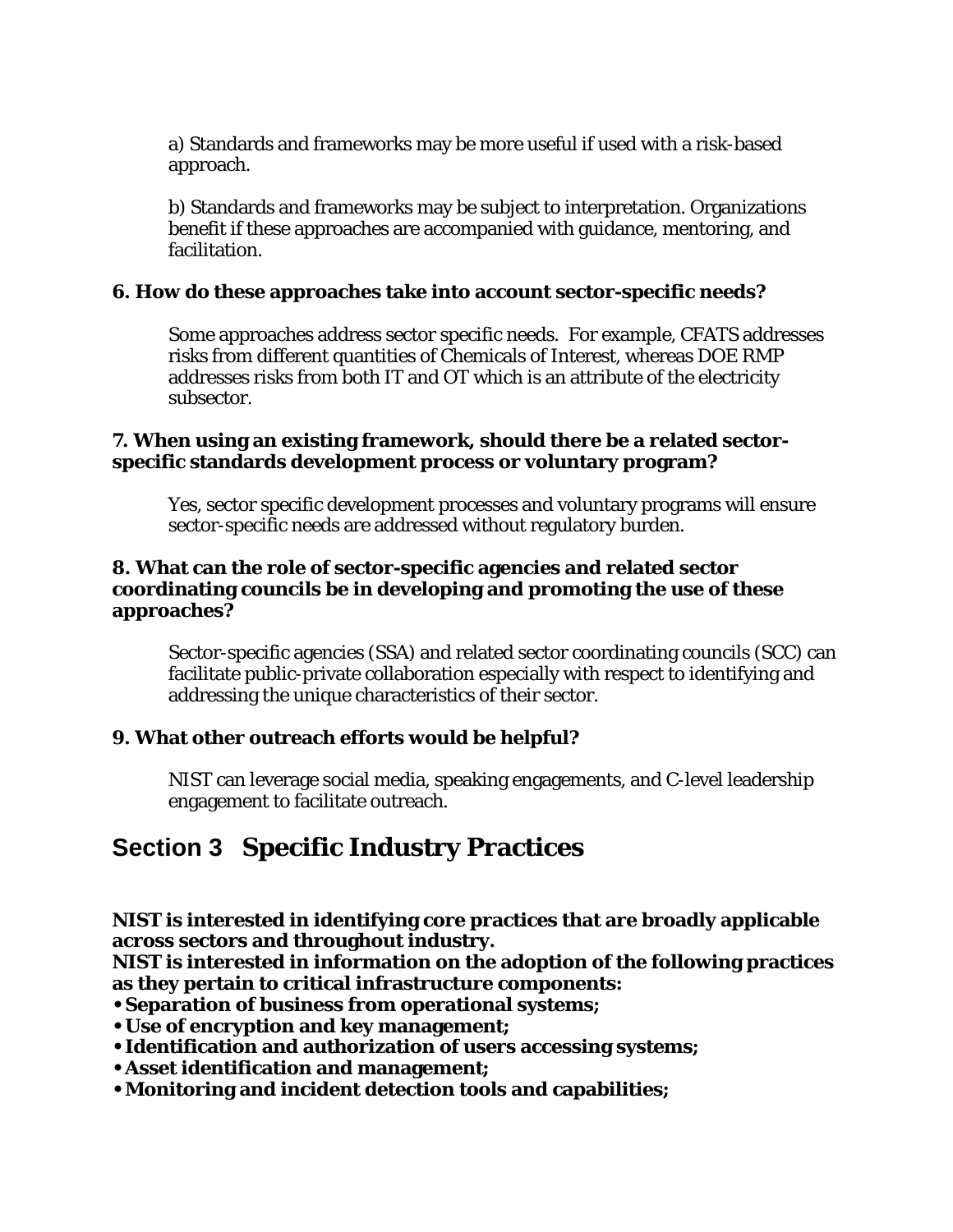- **Incident handling policies and procedures;**
- **Mission/system resiliency practices;**
- **Security engineering practices;**
- **Privacy and civil liberties protection.**

#### **1. Are these practices widely used throughout critical infrastructure and industry?**

Adoption of above-listed practices varies according to the organization's nature, size, resources, goals, and compliance mandates.

#### **2. How do these practices relate to existing international standards and practices?**

#### **3. Which of these practices do commenters see as being the most critical for the secure operation of critical infrastructure?**

It is important to note that organizations may view practices prescribed by regulators as critical relative to other best practices that may from a risk-based perspective be equally important. Such situations may result in compliant but relatively insecure environments.

Our organization believes that a baseline implementation of the above-listed practices is generally necessary for a critical infrastructure organization. However, based on the fact that each organization has its unique characteristics and risks, the importance of implementing some practices (beyond the baseline implementation) varies across different organizations.

#### **4. Are some of these practices not applicable for business or mission needs within particular sectors?**

It is possible that based on the unique characteristics and risks of an organization, some of these practices may not be applicable for its business or mission needs. However, generally, a baseline implementation of the above-listed practices is needed to improve the cybersecurity posture of a critical infrastructure organization.

#### **5. Which of these practices pose the most significant implementation challenge?**

Practices that require substantial monetary investments, understanding of new technologies, and instituting cultural changes are the most challenging for organizations.

#### **6. How are standards or guidelines utilized by organizations in the implementation of these practices?**